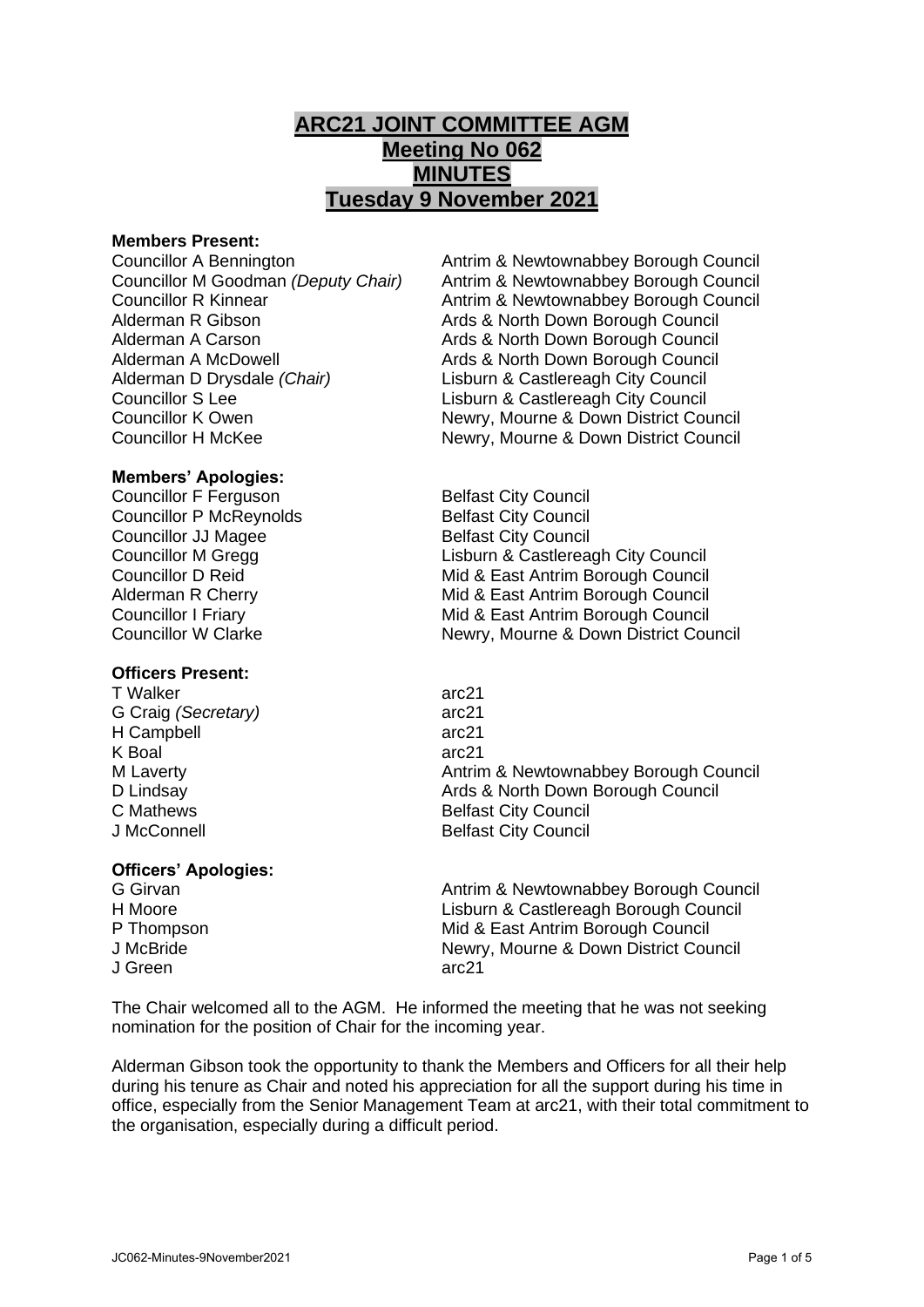He wished the organisation every success in the future along with his continuing commitment and support as a Joint Committee Member.

He handed the meeting over to Mr Craig to brief Members on the procedures for the election of Chair and Deputy Chair.

## **Procedures**

Mr Craig advised of the procedures for the position of electing a Chair and Deputy Chair for the forthcoming year.

In the absence of the Deputy Chair he asked Members to nominate a temporary Chair in order to conduct the business and nominate the Chair, and Councillor Owen was proposed and seconded.

#### *(Councillor Owen in the Chair)*

#### **Election of Chair**

Councillor Owen then sought nominations for the position of Chair to serve the Joint Committee for the forthcoming year.

*Nominated: Alderman David Drysdale Proposed by: Councillor Alison Bennington Seconded by: Councillor Harold McKee*

It was resolved that Alderman Drysdale be elected as Chair of the Joint Committee for the incoming year.

## *(Alderman Drysdale in the Chair)*

Alderman Drysdale thanked Councillor Owen and advised that he was delighted to accept the position of Chair, thanked everyone for their support over the last few days and weeks and looked forward to working with everyone.

He thanked Alderman Gibson for all his dedication to the organisation and, in particular, his contribution to arc21 over the last few years as Chair and applauded him for his work during this difficult period and hoped that he would remain on arc21 to continue to provide his experience in meeting the challenges ahead.

Alderman Gibson thanked the Chair for the comments, confirmed his intention to remain on the Joint Committee and took the opportunity to wish the Acting Chief Executive every success in the future.

Alderman Drysdale supported this and extended his thanks the Council Officers and arc21 staff for their ongoing support and help during what had been a challenging year with the outbreak of Covid-19 and the challenges facing the waste sector.

He advised that his immediate focus would be to provide leadership to the Joint Committee focusing on the key strategic role to maintain, develop and implement the six councils' Waste Management Plan which would be a priority focus moving forward.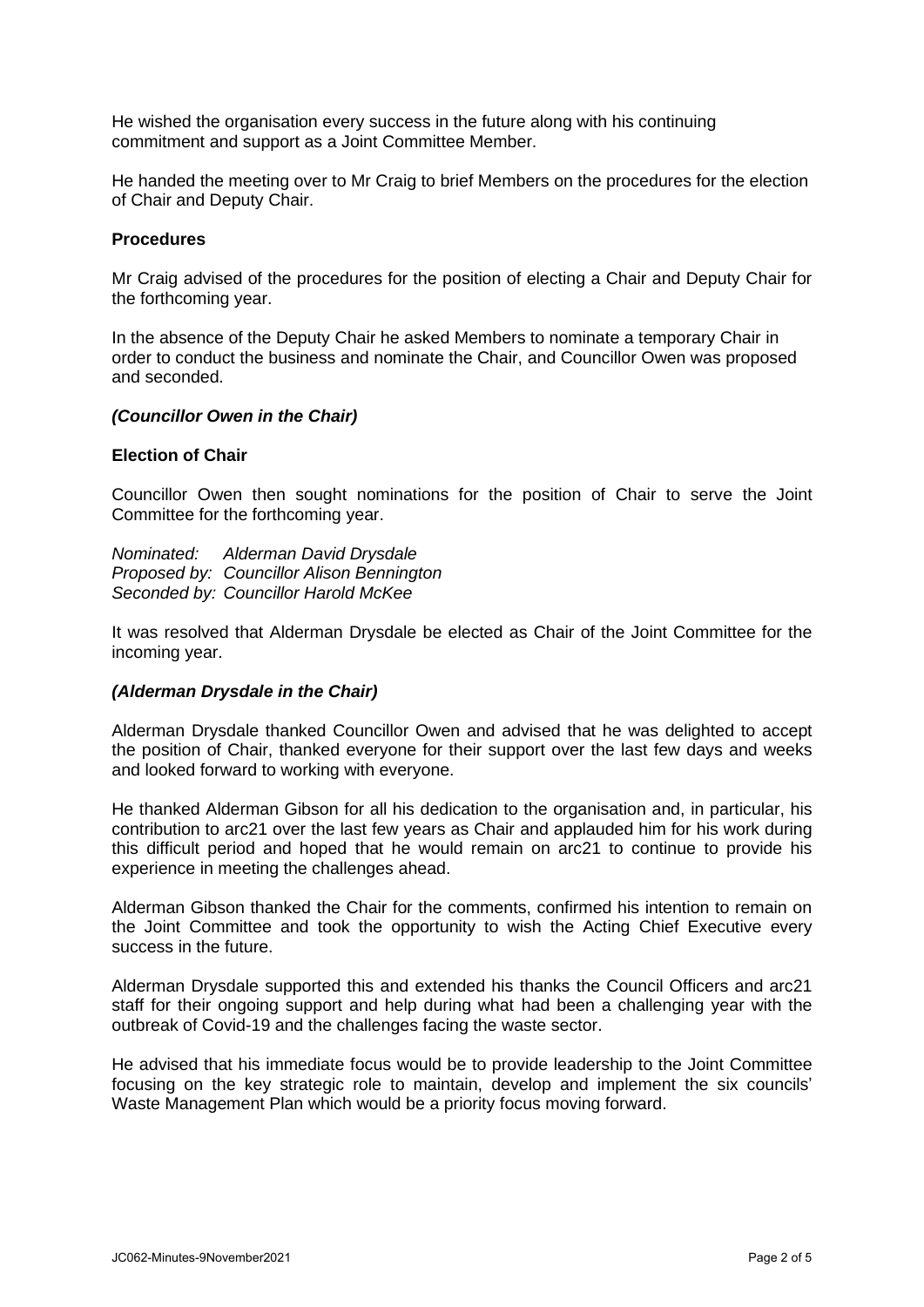He also discussed the recent work undertaken by the Subcommittee which recognised the importance of ensuring that arc21 is managed effectively which was being done by working with the ACEO and senior management team to provide support at this time and ensure that appropriate governance arrangements are established and maintained between the Joint Committee, Subcommittee, Stakeholders and arc21 staff to help promote arc21 for the future.

He noted his thanks to Councillors Goodman and Bennington for meeting with Mr Walker and Mr Craig to discuss governance matters and advised that following that meeting Mr Craig had agreed to formally report directly to Mr Walker rather than to the Chair of the Joint Committee, as previously required by the Joint Committee. He also thanked everyone for their recent efforts and, in particular, Councillor Bennington who had deputised at recent meetings during his absence.

He informed the meeting that the Members had agreed to appoint a permanent Chief Executive to arc21 which, following the procurement of appropriate support, would be advertised shortly. Mr Drysdale also reported that he would be forwarding an update on recent developments to the Council Chief Executives for their information. He advised that in the meantime Mr Walker had agreed to take responsibility for all functions within arc21.

He further advised that Mr Walker would be reviewing the organisation to ensure that roles and responsibilities were clarified and that sufficient resources were available to deliver arc21's objectives.

Councillor Carson offered congratulations to Alderman Drysdale, wishing him every success in the role and noting the importance of the role and the responsibilities.

He asked for clarification regarding a Member of the Joint Committee who had recently stepped down from his Party and was in attendance at the meeting. The Chair advised that there had been no formal communication from the Council to suggest that this Member's position has changed and therefore we would be proceeding as normal. Mr Craig also advised that nothing official had been received from the Member's Council in question at this point in time and therefore the Member remains a Member of the Joint Committee at this time.

Mr Craig stated that the next item of business was the election of the position of Deputy Chair for the forthcoming year.

# **Election of Deputy Chair**

Nominations were then invited for the position of Deputy Chair of the Joint Committee.

*Nominated: Councillor Michael Goodman Proposed by: Councillor Alison Bennington Seconded by: Councillor Kathryn Owen*

It was resolved that Councillor Goodman be elected Deputy Chair of the Joint Committee for the incoming year.

Councillor Goodman thanked Members for nominating him as Deputy Chair and looked forward to providing support to the Chair, Joint Committee and Senior Management Team moving forward. He advised that it had been a difficult 18 months for everyone and we need to focus on the future and consider how the six councils manage their waste, focus on solutions to the problems facing all and that he looked forward to working with everyone to achieve this.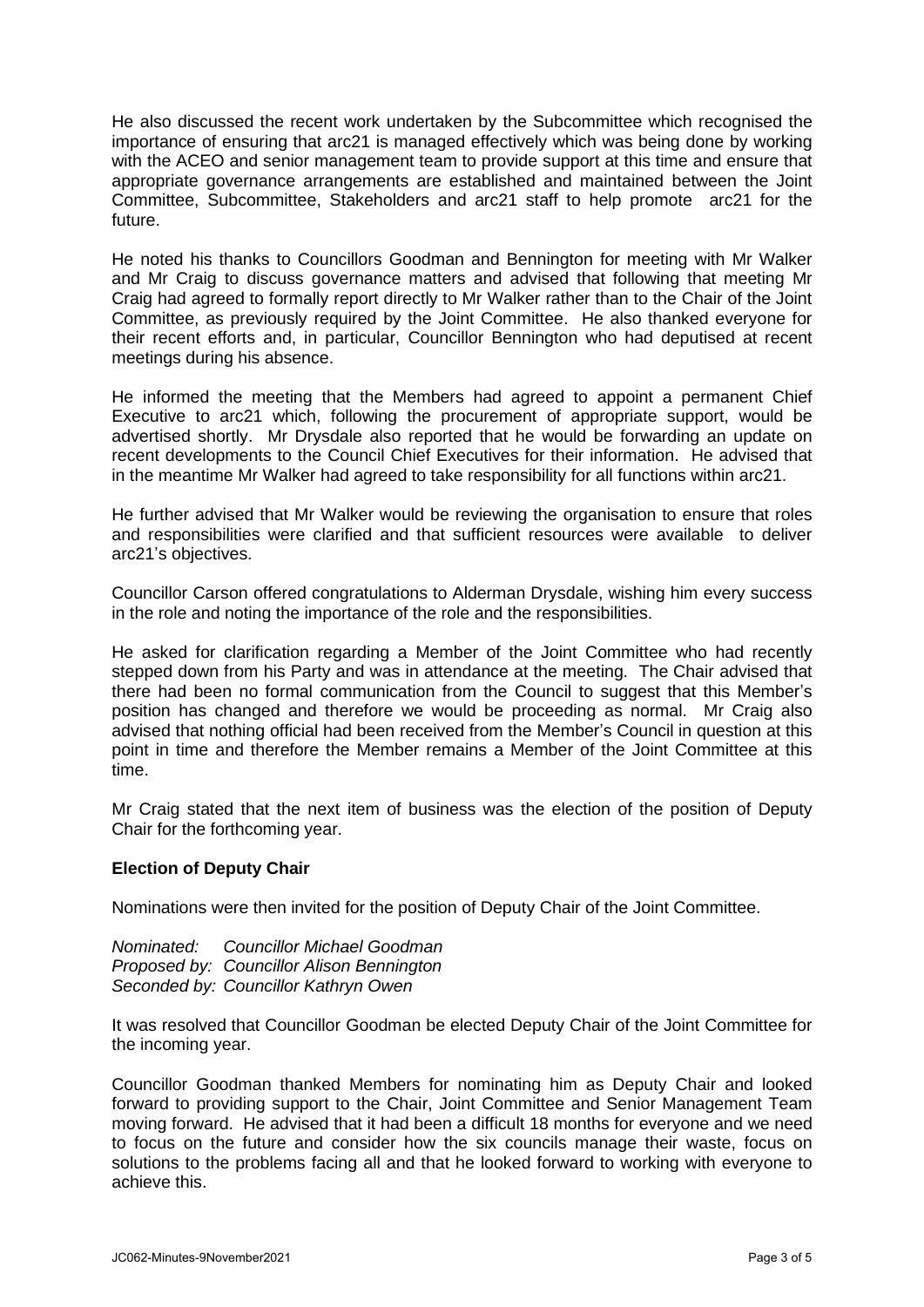The Chair thanked Councillor Goodman for all his support over the last few weeks.

Alderman Drysdale advised the Committee that he would be stepping down as Chair of the Audit Committee with his new role and nominated Councillor Bennington as Chair.

## *Nomination: Councillor Alison Bennington Proposed: Alderman David Drysdale Seconded: Councillor Michael Goodman*

Councillor Bennington thanked the Committee for nominating her for the position of Chair of the Audit Committee and looked forward to working with everyone.

Mr Craig thanked the outgoing Chair for all his work and commitment to the Audit Committee and advised that the next meeting of the Audit Committee was to be a Workshop focussing on the role of Audit Committee members.

He added that the nomination of Councillor Bennington as Chair would be presented to the Audit Committee at that meeting. .

Mr Craig advised that the current members of the Audit Committee were Cllrs Bennington, Carson, Lee, Reid, McKee and an independent member John Balmer, Head of Finance at Antrim and Newtownabbey Borough Council. The Chair sought nominations to join the Audit Committee and Councillor Owen advised that she was happy to do so.

The Chair advised that the Joint Committee had approved that the Subcommittee should look at arc21's governance going forward, and that this was continuing.

He reported that he had sent out the Terms of Reference of the Joint Committee Chair to Members prior to the meeting for their information and asked that these be agreed in principal, which was granted, and he noted that this could be adjusted accordingly going forward if needed.

He reported that communication was key between Members, arc21 Staff and the constituent council Chief Executives going forward, and he hoped to maintain and enhance this.

Mr Walker thanked Alderman Gibson for all his help, commitment and support and in particular, for steering the organisation through the current difficult times. He wished him well and hoped that he would continue to provide his experience and wealth of knowledge as a long-standing Member of arc21 moving forward. He welcomed Alderman Drysdale and Councillor Goodman to their new roles and look forward to working with the Joint Committee in facing the huge challenges ahead.

Alderman Gibson thanked Mr Walker for his comments, offering his appreciation of the efforts of Officers and the commitment of the Committee, and wished arc21 every success moving forward.

Councillor McKee thanked Alderman Gibson for all his commitment and especially during this difficult time and wished Alderman Drysdale, Councillor Goodman and Councillor Bennington every success in their new roles.

Mr Craig confirmed that the next scheduled meeting of the Joint Committee would be held on Tuesday 7 December at 10.30am using MS Teams.